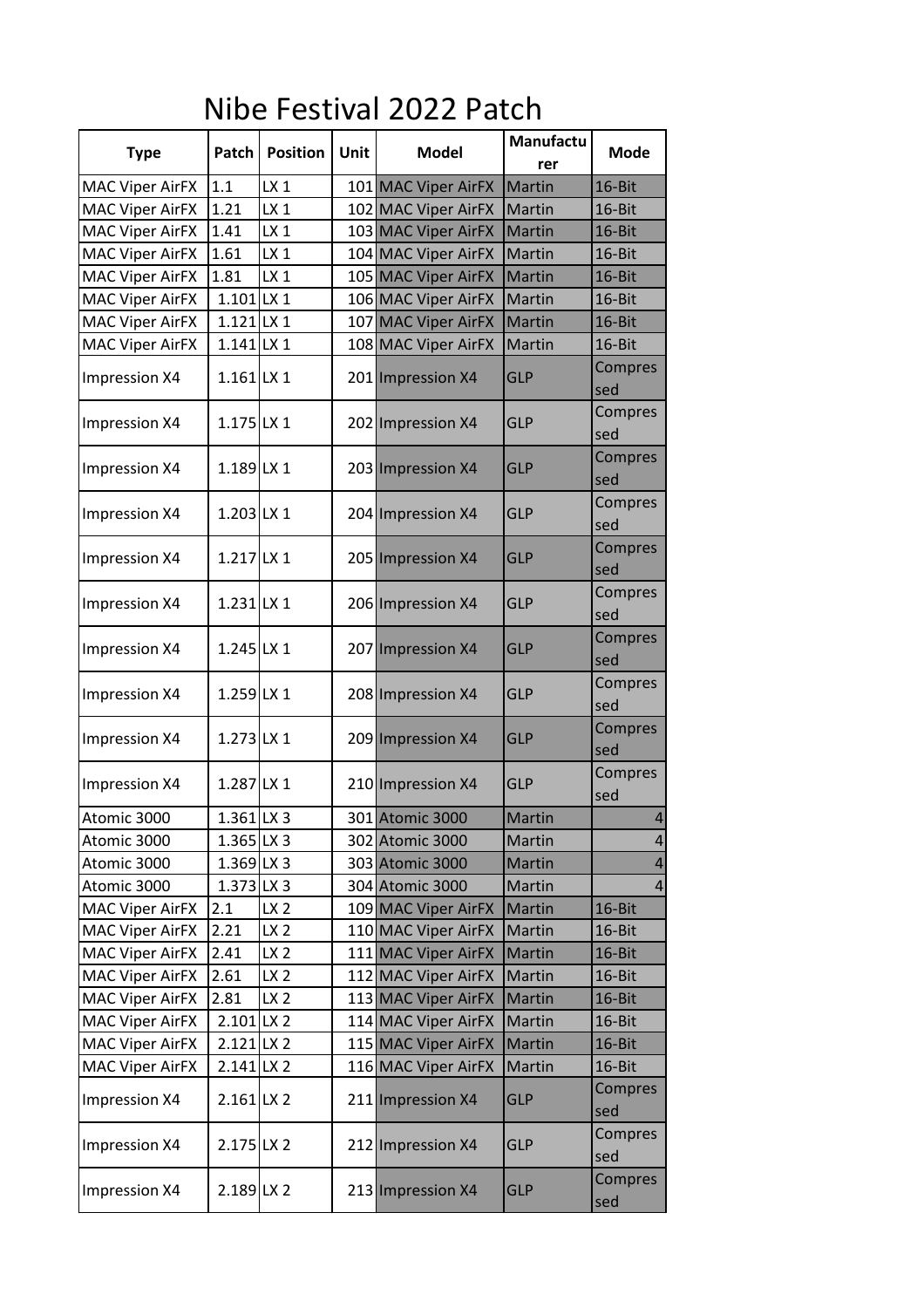| Impression X4           | $2.203$ LX 2 |                 |      | 214 Impression X4              | <b>GLP</b>    | Compres<br>sed        |
|-------------------------|--------------|-----------------|------|--------------------------------|---------------|-----------------------|
| Impression X4           | 2.217 LX 2   |                 |      | 215 Impression X4              | <b>GLP</b>    | Compres<br>sed        |
| Impression X4           | $2.231$ LX 2 |                 |      | 216 Impression X4              | <b>GLP</b>    | Compres<br>sed        |
| Atomic 3000             | 2.245 LX 2   |                 |      | 305 Atomic 3000                | <b>Martin</b> | $\overline{4}$        |
| Atomic 3000             | 2.249 LX 2   |                 |      | 306 Atomic 3000                | Martin        | $\overline{4}$        |
| Atomic 3000             | 2.253 LX 2   |                 |      | 307 Atomic 3000                | Martin        | $\overline{4}$        |
| Atomic 3000             | 2.257 LX 2   |                 |      | 308 Atomic 3000                | Martin        | 4                     |
| <b>MAC Viper AirFX</b>  | 3.1          | $LX_1$          |      | 117 MAC Viper AirFX            | Martin        | 16-Bit                |
| <b>MAC Viper AirFX</b>  | 3.21         | LX <sub>1</sub> |      | 118 MAC Viper AirFX            | Martin        | 16-Bit                |
| MAC Viper AirFX         | 3.41         | $LX_1$          |      | 119 MAC Viper AirFX            | Martin        | 16-Bit                |
| <b>MAC Viper AirFX</b>  | 3.61         | LX <sub>1</sub> |      | 120 MAC Viper AirFX            | Martin        | 16-Bit                |
| <b>MAC Viper AirFX</b>  | 3.81         | $LX_1$          |      | 121 MAC Viper AirFX            | Martin        | 16-Bit                |
| <b>MAC Viper AirFX</b>  | $3.101$ LX 1 |                 |      | 122 MAC Viper AirFX            | <b>Martin</b> | 16-Bit                |
| <b>MAC Viper AirFX</b>  | $3.121$ LX 1 |                 |      | 123 MAC Viper AirFX            | <b>Martin</b> | 16-Bit                |
| <b>MAC Viper AirFX</b>  | $3.141$ LX 1 |                 |      | 124 MAC Viper AirFX            | Martin        | 16-Bit                |
| Impression X4           | $3.161$ LX 1 |                 |      | 217 Impression X4              | <b>GLP</b>    | Compres<br>sed        |
| Impression X4           | 3.175 LX 1   |                 |      | 218 Impression X4              | <b>GLP</b>    | Compres<br>sed        |
| Impression X4           | 3.189 LX 1   |                 |      | 219 Impression X4              | <b>GLP</b>    | Compres<br>sed        |
| Impression X4           | 3.203 LX 1   |                 |      | 220 Impression X4              | <b>GLP</b>    | Compres<br>sed        |
| Impression X4           | 3.217 LX 1   |                 |      | 221 Impression X4              | <b>GLP</b>    | Compres<br>sed        |
| Impression X4           | $3.231$ LX 1 |                 |      | 222 Impression X4              | <b>GLP</b>    | Compres<br>sed        |
| Impression X4           | 3.245 LX 1   |                 |      | 223 Impression X4              | GLP           | Compres<br>sed        |
| Impression X4           | 3.259 LX 1   |                 |      | 224 Impression X4              | <b>GLP</b>    | <b>Compres</b><br>sed |
| Impression X4           | 3.273 LX 1   |                 |      | 225 Impression X4              | <b>GLP</b>    | <b>Compres</b><br>sed |
| Impression X4           | 3.287 LX 1   |                 |      | 226 Impression X4              | <b>GLP</b>    | Compres<br>sed        |
| Atomic 3000             | 3.301 LX 1   |                 |      | 309 Atomic 3000                | Martin        | 4                     |
| Atomic 3000             | 3.305 LX 1   |                 |      | 310 Atomic 3000                | Martin        | $\overline{4}$        |
| Atomic 3000             | 3.309 LX 1   |                 |      | 311 Atomic 3000                | Martin        | 4                     |
| Atomic 3000             | $3.313$ LX 1 |                 |      | 312 Atomic 3000                | Martin        | $\overline{4}$        |
| Thomas 2 Lite<br>Par 36 | 4.1          | LX <sub>3</sub> | 1001 | Thomas 2 Lite<br><b>Par 36</b> | <b>Thomas</b> | N/A                   |
| Thomas 2 Lite<br>Par 36 | 4.2          | LX <sub>3</sub> | 1002 | Thomas 2 Lite<br><b>Par 36</b> | Thomas        | N/A                   |
| Thomas 2 Lite<br>Par 36 | 4.3          | LX <sub>3</sub> | 1003 | Thomas 2 Lite<br><b>Par 36</b> | Thomas        | N/A                   |
| Thomas 2 Lite<br>Par 36 | 4.4          | LX <sub>3</sub> | 1004 | Thomas 2 Lite<br><b>Par 36</b> | Thomas        | N/A                   |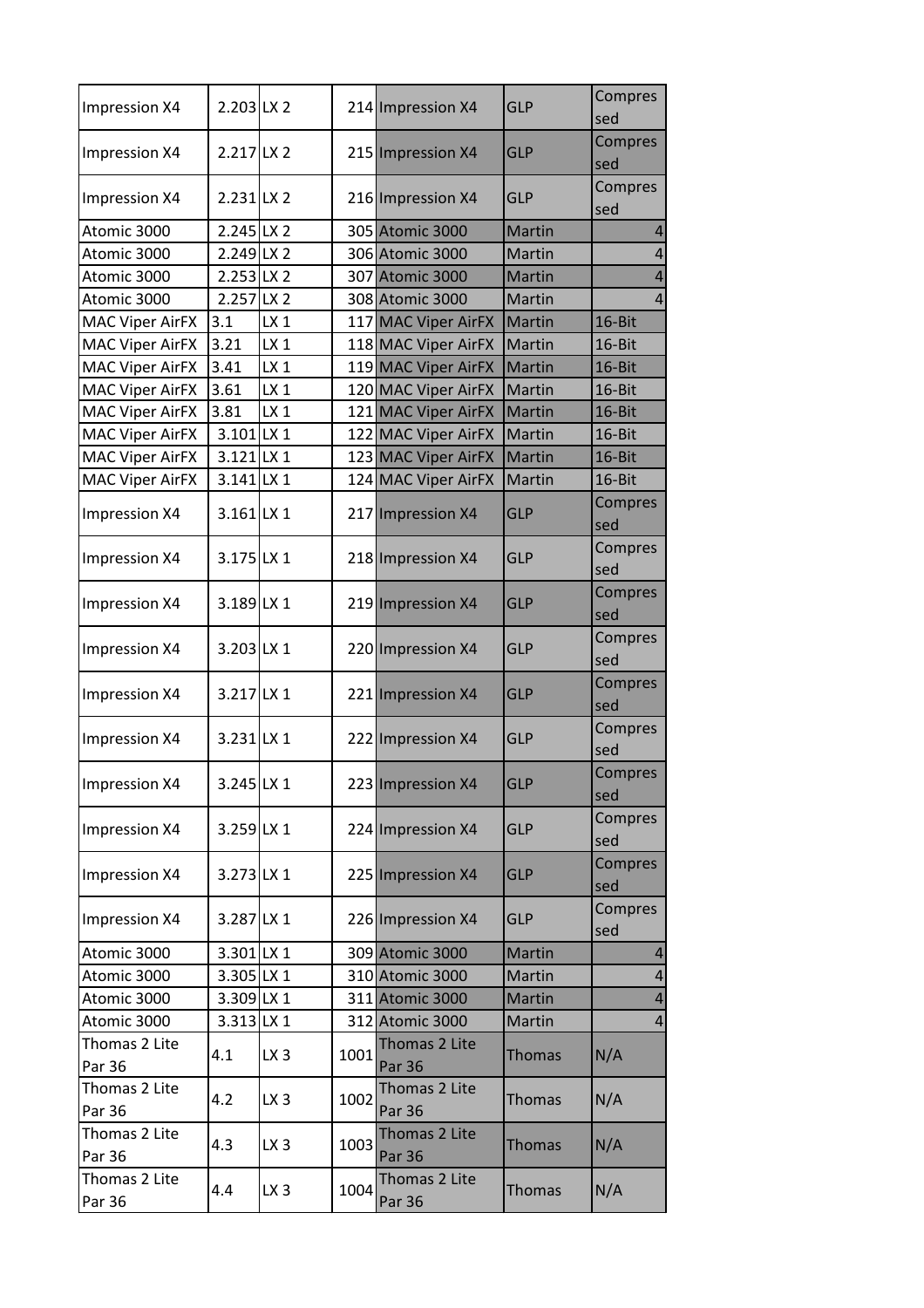| Thomas 2 Lite           | 4.5  | LX <sub>3</sub> | 1005 | Thomas 2 Lite                  | <b>Thomas</b> | N/A |
|-------------------------|------|-----------------|------|--------------------------------|---------------|-----|
| Par 36                  |      |                 |      | <b>Par 36</b>                  |               |     |
| Thomas 2 Lite<br>Par 36 | 4.6  | LX <sub>3</sub> | 1006 | Thomas 2 Lite<br><b>Par 36</b> | <b>Thomas</b> | N/A |
| Thomas 2 Lite<br>Par 36 | 4.7  | LX <sub>3</sub> | 1007 | Thomas 2 Lite<br><b>Par 36</b> | Thomas        | N/A |
| Thomas 2 Lite<br>Par 36 | 4.8  | LX <sub>3</sub> | 1008 | Thomas 2 Lite<br>Par 36        | Thomas        | N/A |
| Thomas 2 Lite<br>Par 36 | 4.9  | LX <sub>3</sub> | 1009 | Thomas 2 Lite<br><b>Par 36</b> | <b>Thomas</b> | N/A |
| Thomas 2 Lite<br>Par 36 | 4.10 | LX <sub>3</sub> | 1010 | Thomas 2 Lite<br>Par 36        | <b>Thomas</b> | N/A |
| Thomas 2 Lite<br>Par 36 | 4.11 | LX <sub>2</sub> | 1011 | Thomas 2 Lite<br><b>Par 36</b> | <b>Thomas</b> | N/A |
| Thomas 2 Lite<br>Par 36 | 4.12 | LX <sub>2</sub> | 1012 | Thomas 2 Lite<br><b>Par 36</b> | Thomas        | N/A |
| Thomas 2 Lite<br>Par 36 | 4.13 | LX <sub>2</sub> | 1013 | Thomas 2 Lite<br><b>Par 36</b> | <b>Thomas</b> | N/A |
| Thomas 2 Lite<br>Par 36 | 4.14 | LX <sub>2</sub> | 1014 | Thomas 2 Lite<br>Par 36        | <b>Thomas</b> | N/A |
| Thomas 2 Lite<br>Par 36 | 4.15 | LX <sub>2</sub> | 1015 | Thomas 2 Lite<br><b>Par 36</b> | Thomas        | N/A |
| Thomas 2 Lite<br>Par 36 | 4.16 | LX <sub>2</sub> | 1016 | Thomas 2 Lite<br><b>Par 36</b> | <b>Thomas</b> | N/A |
| Thomas 2 Lite<br>Par 36 | 4.17 | LX <sub>2</sub> | 1017 | Thomas 2 Lite<br><b>Par 36</b> | Thomas        | N/A |
| Thomas 2 Lite<br>Par 36 | 4.18 | LX <sub>2</sub> | 1018 | Thomas 2 Lite<br><b>Par 36</b> | <b>Thomas</b> | N/A |
| Thomas 2 Lite<br>Par 36 | 4.19 | LX <sub>2</sub> | 1019 | Thomas 2 Lite<br><b>Par 36</b> | <b>Thomas</b> | N/A |
| Thomas 2 Lite<br>Par 36 | 4.20 | LX <sub>2</sub> | 1020 | Thomas 2 Lite<br><b>Par 36</b> | Thomas        | N/A |
| Thomas 2 Lite<br>Par 36 | 4.21 | $LX_1$          | 1021 | Thomas 2 Lite<br><b>Par 36</b> | Thomas        | N/A |
| Thomas 2 Lite<br>Par 36 | 4.22 | $LX_1$          | 1022 | Thomas 2 Lite<br><b>Par 36</b> | <b>Thomas</b> | N/A |
| Thomas 2 Lite<br>Par 36 | 4.23 | $LX_1$          | 1023 | Thomas 2 Lite<br><b>Par 36</b> | <b>Thomas</b> | N/A |
| Thomas 2 Lite<br>Par 36 | 4.24 | $LX_1$          | 1024 | Thomas 2 Lite<br><b>Par 36</b> | <b>Thomas</b> | N/A |
| Thomas 2 Lite<br>Par 36 | 4.25 | $LX_1$          | 1025 | Thomas 2 Lite<br><b>Par 36</b> | <b>Thomas</b> | N/A |
| Thomas 2 Lite<br>Par 36 | 4.26 | $LX_1$          | 1026 | Thomas 2 Lite<br><b>Par 36</b> | <b>Thomas</b> | N/A |
| Thomas 2 Lite<br>Par 36 | 4.27 | $LX_1$          | 1027 | Thomas 2 Lite<br><b>Par 36</b> | Thomas        | N/A |
| Thomas 2 Lite<br>Par 36 | 4.28 | $LX_1$          | 1028 | Thomas 2 Lite<br><b>Par 36</b> | <b>Thomas</b> | N/A |
| Thomas 2 Lite<br>Par 36 | 4.29 | LX <sub>1</sub> | 1029 | Thomas 2 Lite<br>Par 36        | <b>Thomas</b> | N/A |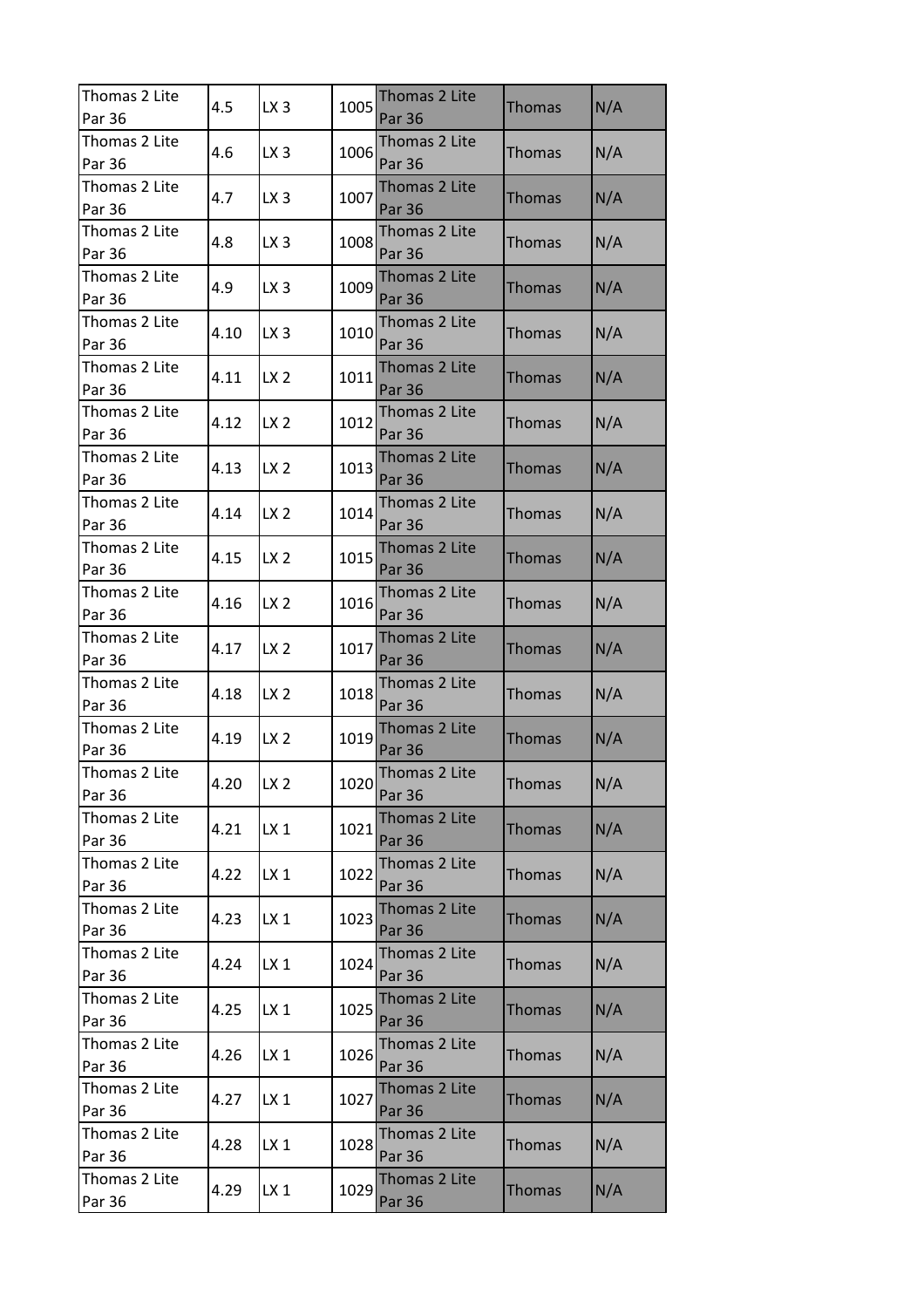| Thomas 2 Lite           | 4.30 | LX1             | 1030 | Thomas 2 Lite                  | <b>Thomas</b> | N/A |
|-------------------------|------|-----------------|------|--------------------------------|---------------|-----|
| Par 36                  |      |                 |      | <b>Par 36</b>                  |               |     |
| Thomas 2 Lite<br>Par 36 | 4.31 | LX <sub>0</sub> | 1031 | Thomas 2 Lite<br><b>Par 36</b> | Thomas        | N/A |
| Thomas 2 Lite           |      |                 |      | Thomas 2 Lite                  |               |     |
| Par 36                  | 4.32 | LX <sub>0</sub> | 1032 | Par 36                         | Thomas        | N/A |
| Thomas 2 Lite           |      |                 |      | Thomas 2 Lite                  |               |     |
| Par 36                  | 4.33 | LX <sub>0</sub> | 1033 | <b>Par 36</b>                  | <b>Thomas</b> | N/A |
| Thomas 2 Lite           | 4.34 | LX <sub>0</sub> | 1034 | Thomas 2 Lite                  | Thomas        | N/A |
| Par 36                  |      |                 |      | <b>Par 36</b>                  |               |     |
| Thomas 2 Lite           | 4.35 | LX <sub>0</sub> | 1035 | Thomas 2 Lite                  | Thomas        | N/A |
| Par 36                  |      |                 |      | <b>Par 36</b>                  |               |     |
| Thomas 2 Lite           | 4.36 |                 | 1036 | Thomas 2 Lite                  |               | N/A |
| Par 36                  |      | LX <sub>0</sub> |      | <b>Par 36</b>                  | <b>Thomas</b> |     |
| Thomas 2 Lite           | 4.37 | LX <sub>0</sub> | 1037 | Thomas 2 Lite                  |               | N/A |
| Par 36                  |      |                 |      | <b>Par 36</b>                  | <b>Thomas</b> |     |
| Thomas 2 Lite           |      |                 |      | Thomas 2 Lite                  |               |     |
| Par 36                  | 4.38 | LX <sub>0</sub> | 1038 | <b>Par 36</b>                  | <b>Thomas</b> | N/A |
| Thomas 2 Lite           |      |                 |      | Thomas 2 Lite                  |               |     |
| Par 36                  | 4.39 | LX <sub>0</sub> | 1039 | Par 36                         | <b>Thomas</b> | N/A |
| Thomas 2 Lite           |      |                 |      | Thomas 2 Lite                  |               |     |
| Par 36                  | 4.40 | LX <sub>0</sub> | 1040 | Par 36                         | Thomas        | N/A |
| <b>PAR 64</b>           | 4.41 | <b>SR Front</b> |      | 1041 PAR 64                    | Generic       | N/A |
| <b>PAR 64</b>           | 4.42 | <b>SR Front</b> |      | 1042 PAR 64                    | Generic       | N/A |
| <b>PAR 64</b>           | 4.43 | <b>SR Front</b> |      | 1043 PAR 64                    | Generic       | N/A |
| <b>PAR 64</b>           | 4.44 | <b>SR Front</b> |      | 1044 PAR 64                    | Generic       | N/A |
| <b>PAR 64</b>           | 4.45 | <b>SR Front</b> |      | 1045 PAR 64                    | Generic       | N/A |
| <b>PAR 64</b>           | 4.46 | <b>SR Front</b> |      | 1046 PAR 64                    | Generic       | N/A |
| <b>PAR 64</b>           | 4.47 | <b>SR Front</b> |      | 1047 PAR 64                    | Generic       | N/A |
| <b>PAR 64</b>           | 4.48 | <b>SR Front</b> |      | 1048 PAR 64                    | Generic       | N/A |
| <b>PAR 64</b>           | 4.49 | <b>SR Front</b> |      | 1049 PAR 64                    | Generic       | N/A |
| <b>PAR 64</b>           | 4.50 | <b>SR Front</b> |      | 1050 PAR 64                    | Generic       | N/A |
| <b>PAR 64</b>           | 4.51 | <b>SR Front</b> |      | 1051 PAR 64                    | Generic       | N/A |
| <b>PAR 64</b>           | 4.52 | <b>SR Front</b> |      | 1052 PAR 64                    | Generic       | N/A |
| <b>PAR 64</b>           | 4.53 | SL Front        |      | 1053 PAR 64                    | Generic       | N/A |
| <b>PAR 64</b>           | 4.54 | SL Front        |      | 1054 PAR 64                    | Generic       | N/A |
| <b>PAR 64</b>           | 4.55 | SL Front        |      | 1055 PAR 64                    | Generic       | N/A |
| <b>PAR 64</b>           | 4.56 | SL Front        |      | 1056 PAR 64                    | Generic       | N/A |
| <b>PAR 64</b>           | 4.57 | SL Front        |      | 1057 PAR 64                    | Generic       | N/A |
| <b>PAR 64</b>           | 4.58 | <b>SL Front</b> |      | 1058 PAR 64                    | Generic       | N/A |
| <b>PAR 64</b>           | 4.59 | <b>SL Front</b> |      | 1059 PAR 64                    | Generic       | N/A |
| <b>PAR 64</b>           | 4.60 | SL Front        |      | 1060 PAR 64                    | Generic       | N/A |
| <b>PAR 64</b>           | 4.61 | SL Front        |      | 1061 PAR 64                    | Generic       | N/A |
| <b>PAR 64</b>           | 4.62 | SL Front        |      | 1062 PAR 64                    | Generic       | N/A |
| <b>PAR 64</b>           | 4.63 | SL Front        |      | 1063 PAR 64                    | Generic       | N/A |
| <b>PAR 64</b>           |      | SL Front        |      | 1064 PAR 64                    |               |     |
|                         | 4.64 |                 |      |                                | Generic       | N/A |
| Thomas 2 Lite<br>Par 36 | 4.65 | SR Side 1       | 1065 | Thomas 2 Lite<br><b>Par 36</b> | Thomas        | N/A |
| Thomas 2 Lite           |      |                 |      |                                |               |     |
|                         | 4.66 | SR Side 1       | 1066 | Thomas 2 Lite                  | Thomas        | N/A |
| Par 36                  |      |                 |      | Par 36                         |               |     |